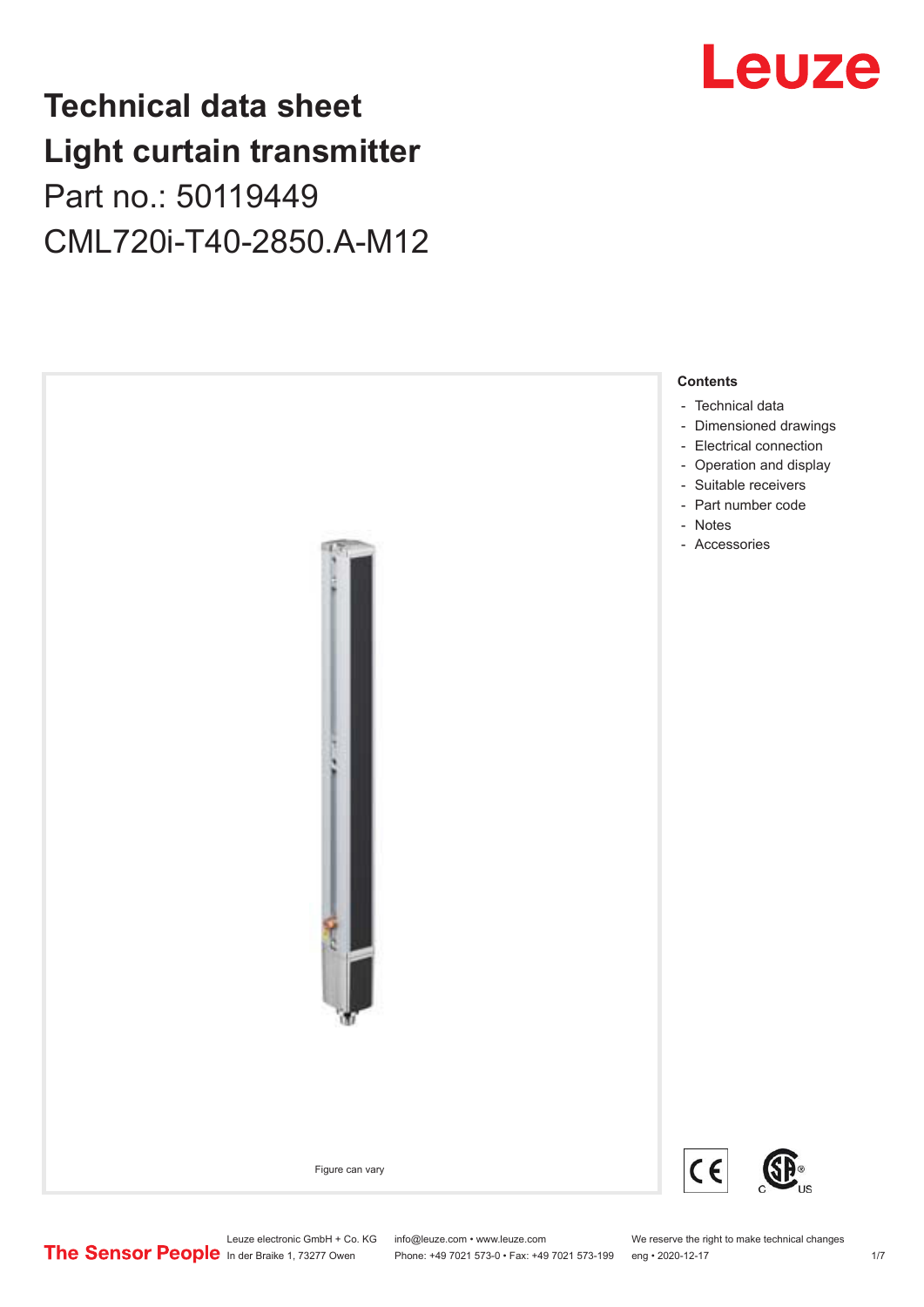## <span id="page-1-0"></span>**Technical data**

# Leuze

#### **Basic data**

| Series                          | 720                                                                                 |  |  |
|---------------------------------|-------------------------------------------------------------------------------------|--|--|
| <b>Operating principle</b>      | Throughbeam principle                                                               |  |  |
| Device type                     | Transmitter                                                                         |  |  |
| <b>Contains</b>                 | 2x BT-NC sliding block                                                              |  |  |
| <b>Application</b>              | Object measurement                                                                  |  |  |
| <b>Special version</b>          |                                                                                     |  |  |
| <b>Special version</b>          | Crossed-beam scanning                                                               |  |  |
|                                 | Diagonal-beam scanning                                                              |  |  |
|                                 | Parallel-beam scanning                                                              |  |  |
| <b>Optical data</b>             |                                                                                     |  |  |
| <b>Operating range</b>          | Guaranteed operating range                                                          |  |  |
| <b>Operating range</b>          | 0.37m                                                                               |  |  |
| <b>Operating range limit</b>    | Typical operating range                                                             |  |  |
| <b>Operating range limit</b>    | 0.29m                                                                               |  |  |
| <b>Measurement field length</b> | 2,850 mm                                                                            |  |  |
| <b>Number of beams</b>          | 72 Piece(s)                                                                         |  |  |
| Beam spacing                    | 40 mm                                                                               |  |  |
| <b>Light source</b>             | LED, Infrared                                                                       |  |  |
| <b>LED light wavelength</b>     | 940 nm                                                                              |  |  |
| <b>Measurement data</b>         |                                                                                     |  |  |
| Minimum object diameter         | 50 mm                                                                               |  |  |
| <b>Electrical data</b>          |                                                                                     |  |  |
| <b>Protective circuit</b>       | Polarity reversal protection                                                        |  |  |
|                                 | Short circuit protected                                                             |  |  |
|                                 | <b>Transient protection</b>                                                         |  |  |
| Performance data                |                                                                                     |  |  |
| Supply voltage U <sub>B</sub>   | 18  30 V, DC                                                                        |  |  |
| <b>Residual ripple</b>          | 0  15 %, From U <sub>p</sub>                                                        |  |  |
| <b>Open-circuit current</b>     | 0  435 mA, The specified values refer<br>to the entire package consisting of trans- |  |  |

#### **Mechanical data**

| Design                         | Cubic                        |  |
|--------------------------------|------------------------------|--|
| Dimension (W x H x L)          | 29 mm x 35.4 mm x 2,955 mm   |  |
| <b>Housing material</b>        | Metal                        |  |
| <b>Metal housing</b>           | Aluminum                     |  |
| Lens cover material            | Plastic                      |  |
| Net weight                     | 2,850q                       |  |
| <b>Housing color</b>           | Silver                       |  |
| <b>Type of fastening</b>       | Groove mounting              |  |
|                                | Via optional mounting device |  |
| <b>Operation and display</b>   |                              |  |
| Type of display                | LED                          |  |
| <b>Number of LEDs</b>          | 1 Piece(s)                   |  |
| <b>Environmental data</b>      |                              |  |
| Ambient temperature, operation | $-30$ 60 °C                  |  |

#### **Certifications**

| IP 65         |
|---------------|
| Ш             |
| c CSA US      |
| IEC 60947-5-2 |
|               |

Ambient temperature, storage **-40 ...** 70 °C

#### **Classification**

| <b>Customs tariff number</b> | 90314990 |
|------------------------------|----------|
| eCl@ss 5.1.4                 | 27270910 |
| eCl@ss 8.0                   | 27270910 |
| eCl@ss 9.0                   | 27270910 |
| eCl@ss 10.0                  | 27270910 |
| eCl@ss 11.0                  | 27270910 |
| <b>ETIM 5.0</b>              | EC002549 |
| <b>ETIM 6.0</b>              | EC002549 |
| <b>ETIM 7.0</b>              | EC002549 |

#### **Timing**

| <b>Readiness delay</b> | 450 ms    |
|------------------------|-----------|
| Cycle time             | $2.56$ ms |

mitter and receiver.

#### **Connection**

| <b>Number of connections</b> | 1 Piece(s)             |  |
|------------------------------|------------------------|--|
| <b>Plug outlet</b>           | Axial                  |  |
| <b>Connection 1</b>          |                        |  |
| <b>Function</b>              | Connection to receiver |  |
|                              | Sync-input             |  |
|                              | Voltage supply         |  |
| <b>Type of connection</b>    | Connector              |  |
| <b>Thread size</b>           | M <sub>12</sub>        |  |
| <b>Type</b>                  | Male                   |  |
| <b>Material</b>              | Metal                  |  |
| No. of pins                  | $5 - pin$              |  |
| Encoding                     | A-coded                |  |
|                              |                        |  |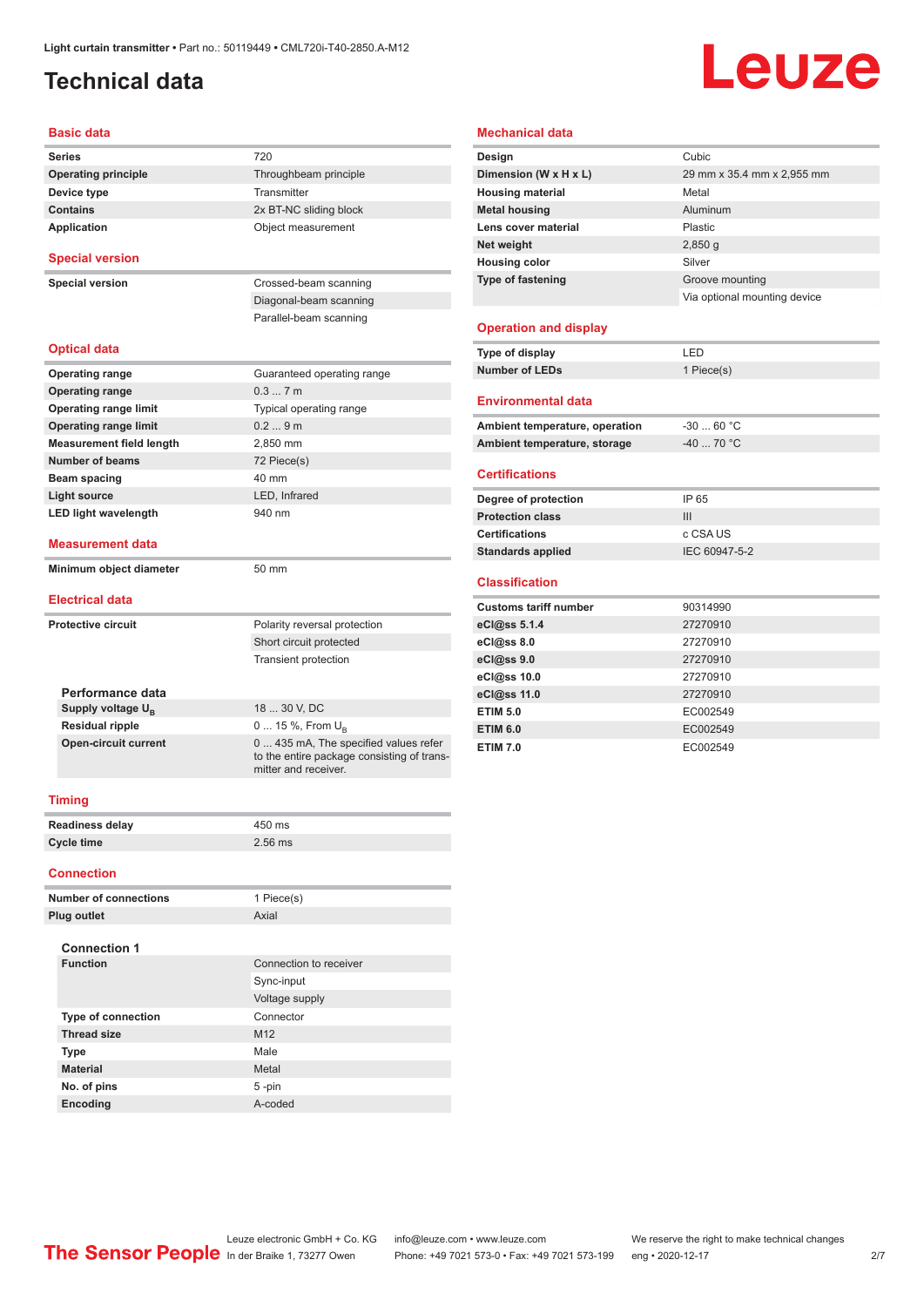## <span id="page-2-0"></span>**Dimensioned drawings**

All dimensions in millimeters



#### A Beam spacing 40 mm

- B Measurement field length 2850 mm
- F M6 thread
- G Fastening groove
- Y 5 mm

T Transmitter R Receiver



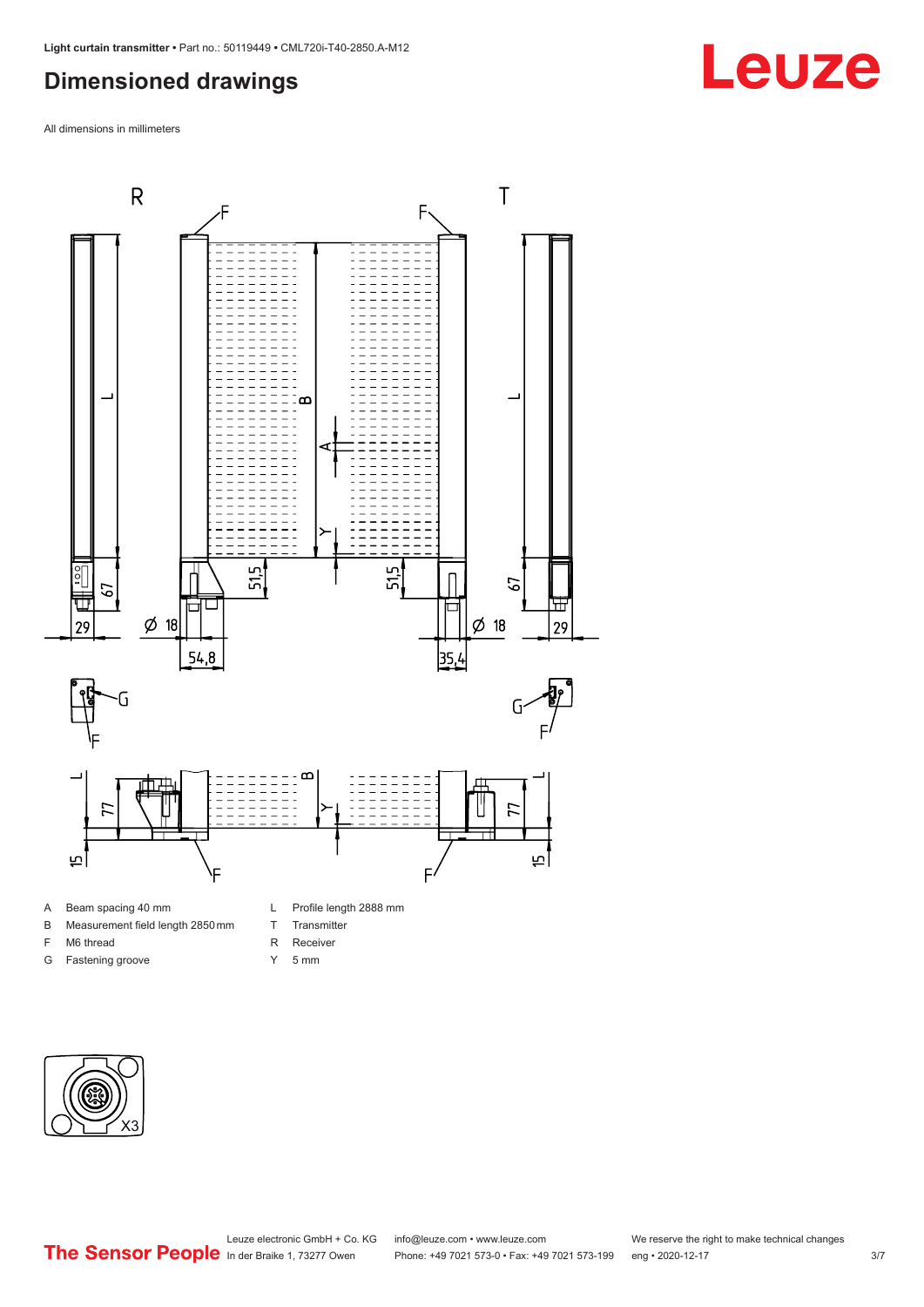### <span id="page-3-0"></span>**Electrical connection**

## Leuze

2

1

5

#### **Connection 1**

| <b>Function</b>    | Connection to receiver |
|--------------------|------------------------|
|                    | Sync-input             |
|                    | Voltage supply         |
| Type of connection | Connector              |
| <b>Thread size</b> | M12                    |
| <b>Type</b>        | Male                   |
| <b>Material</b>    | Metal                  |
| No. of pins        | $5$ -pin               |
| Encoding           | A-coded                |

#### **Pin Pin assignment**

|                | <b>FE/SHIELD</b> |     |
|----------------|------------------|-----|
| $\overline{2}$ | $V +$            | - 6 |
| 3              | GND              |     |
| $\overline{4}$ | RS 485 Tx+       | 67  |
| 5              | RS 485 Tx-       | 4   |

## **Operation and display**

| <b>LED</b> | Display                                      | <b>Meaning</b>                                           |
|------------|----------------------------------------------|----------------------------------------------------------|
|            | Green, continuous light                      | Continuous mode                                          |
|            | Off                                          | No communication with the receiver / waiting for trigger |
|            | green, flashing in sync with the measurement | Measurement frequency display                            |

#### **Suitable receivers**

| Part no. | <b>Designation</b>            | <b>Article</b>         | <b>Description</b>                                                                                                     |
|----------|-------------------------------|------------------------|------------------------------------------------------------------------------------------------------------------------|
| 50119687 | CML720i-R40-<br>2850.A/CN-M12 | Light curtain receiver | Operating range: 0.3  7 m<br>Interface: CANopen<br>Connection: Connector, M12, Axial, 8 -pin                           |
| 50119877 | CML720i-R40-<br>2850.A/CV-M12 | Light curtain receiver | Operating range: 0.3  7 m<br>Analog outputs: 2 Piece(s), Voltage, Current<br>Connection: Connector, M12, Axial, 8 -pin |
| 50123575 | CML720i-R40-<br>2850.A/D3-M12 | Light curtain receiver | Operating range: 0.3  7 m<br>Interface: RS 485 Modbus<br>Connection: Connector, M12, Axial, 8 -pin                     |
| 50119796 | CML720i-R40-<br>2850.A/L-M12  | Light curtain receiver | Operating range: 0.3  7 m<br>Interface: IO-Link<br>Connection: Connector, M12, Axial, 8 -pin                           |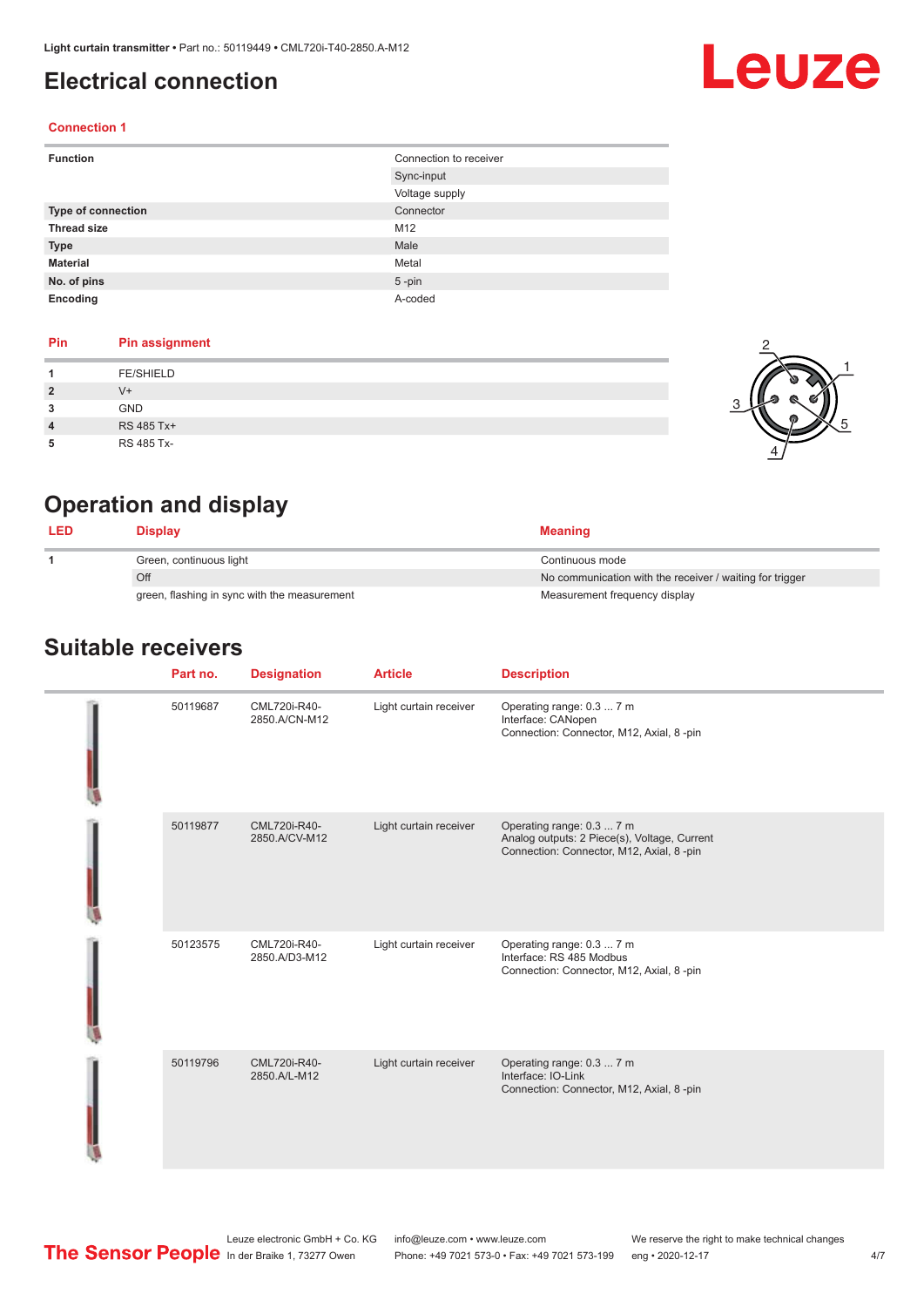#### <span id="page-4-0"></span>**Suitable receivers**

## Leuze

| Part no. | <b>Designation</b>            | <b>Article</b>         | <b>Description</b>                                                                              |
|----------|-------------------------------|------------------------|-------------------------------------------------------------------------------------------------|
| 50123054 | CML720i-R40-<br>2850.A/PB-M12 | Light curtain receiver | Operating range: 0.3  7 m<br>Interface: PROFIBUS DP<br>Connection: Connector, M12, Axial, 8-pin |
| 50131996 | CML720i-R40-<br>2850.A/PN-M12 | Light curtain receiver | Operating range: 0.3  7 m<br>Interface: PROFINET<br>Connection: Connector, M12, Axial, 8-pin    |

#### **Part number code**

Part designation: **CML7XXi-YZZ-AAAA.BCCCDDD-EEEFFF**

| <b>CML</b>  | <b>Operating principle</b><br>Measuring light curtain                                                                                     |
|-------------|-------------------------------------------------------------------------------------------------------------------------------------------|
| 7XXi        | <b>Series</b><br>720i: 720i series<br>730i: 730i series                                                                                   |
| Υ           | Device type<br>T: transmitter<br>R: receiver                                                                                              |
| <b>ZZ</b>   | Beam spacing<br>$05:5$ mm<br>10:10 mm<br>20:20 mm<br>40:40 mm                                                                             |
| <b>AAAA</b> | Measurement field length [mm], dependent on beam spacing                                                                                  |
| в           | Equipment<br>A: connector outlet, axial<br>R: rear connector outlet                                                                       |
| <b>CCC</b>  | Interface<br>L: IO-Link<br>/CN: CANopen<br>/PB: PROFIBUS<br>/PN: PROFINET<br>/CV: Analog current and voltage output<br>/D3: RS 485 Modbus |
| <b>DDD</b>  | <b>Special equipment</b><br>-PS: Power Setting                                                                                            |
| EEE         | <b>Electrical connection</b><br>M12: M12 connector                                                                                        |
| <b>FFF</b>  | -EX: Explosion protection                                                                                                                 |
| <b>Note</b> |                                                                                                                                           |
|             |                                                                                                                                           |
|             | $\&$ A list with all available device types can be found on the Leuze website at www.leuze.com.                                           |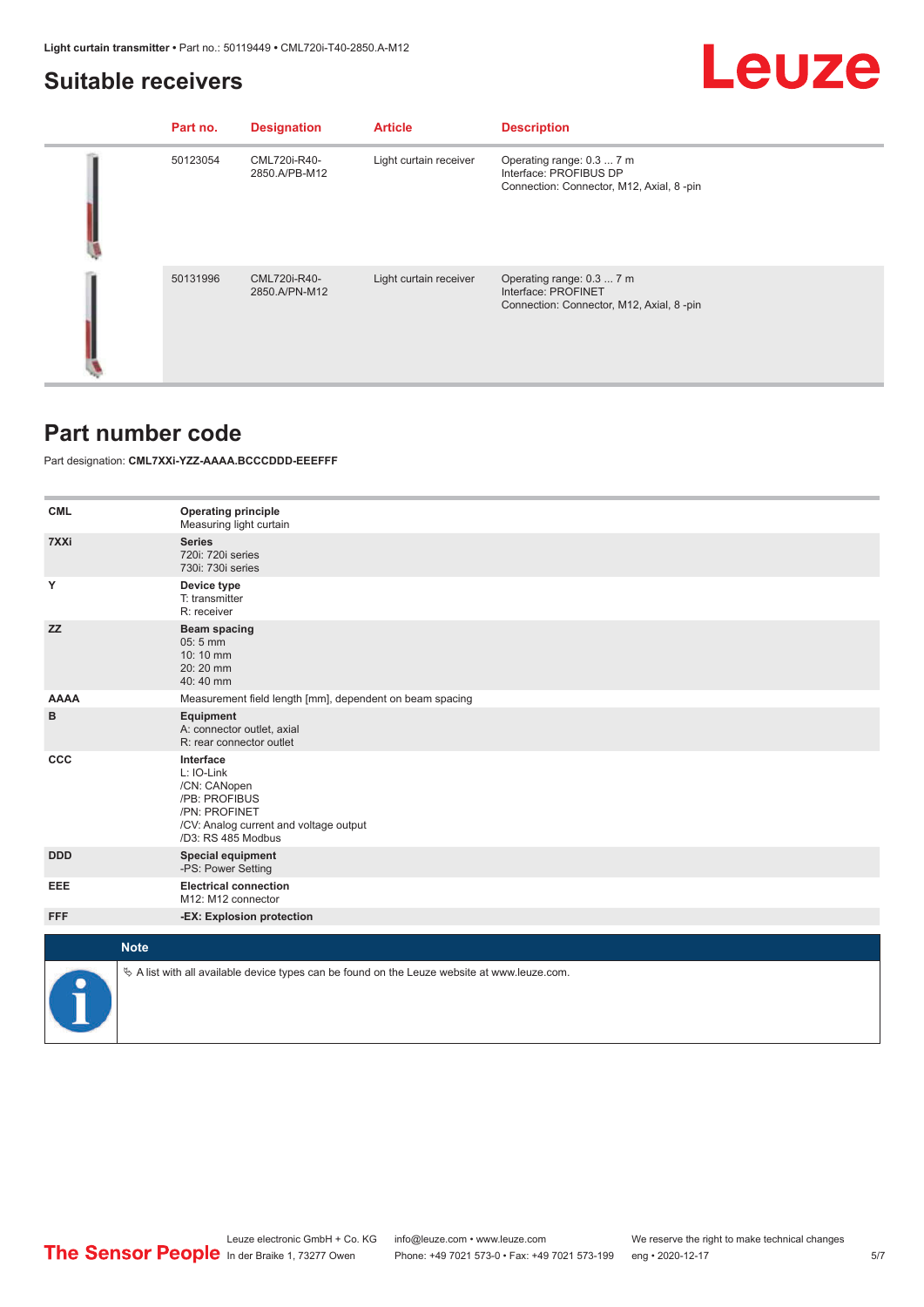### <span id="page-5-0"></span>**Notes**



#### **Observe intended use!**

 $\%$  This product is not a safety sensor and is not intended as personnel protection.

 $\%$  The product may only be put into operation by competent persons.

 $\%$  Only use the product in accordance with its intended use.

| <b>For UL applications:</b>                                                                                                                                                       |
|-----------------------------------------------------------------------------------------------------------------------------------------------------------------------------------|
| Ve For UL applications, use is only permitted in Class 2 circuits in accordance with the NEC (National Electric Code).                                                            |
| V These proximity switches shall be used with UL Listed Cable assemblies rated 30V, 0.5A min, in the field installation, or equivalent (categories: CYJV/<br>CYJV7 or PVVA/PVVA7) |

#### **Accessories**

### Connection technology - Interconnection cables

|   |        | Part no. | <b>Designation</b>                     | <b>Article</b>        | <b>Description</b>                                                                                                                                                                                                                                    |
|---|--------|----------|----------------------------------------|-----------------------|-------------------------------------------------------------------------------------------------------------------------------------------------------------------------------------------------------------------------------------------------------|
| 國 | ⊕<br>œ | 50129781 | <b>KDS DN-M12-5A-</b><br>M12-5A-P3-050 | Interconnection cable | Suitable for interface: IO-Link, DeviceNet, CANopen<br>Connection 1: Connector, M12, Axial, Female, A-coded, 5-pin<br>Connection 2: Connector, M12, Axial, Male, A-coded, 5-pin<br>Shielded: Yes<br>Cable length: 5,000 mm<br>Sheathing material: PUR |

## Mounting technology - Mounting brackets

|               | Part no. | <b>Designation</b> | <b>Article</b>      | <b>Description</b>                                                                                                                                                                                                        |
|---------------|----------|--------------------|---------------------|---------------------------------------------------------------------------------------------------------------------------------------------------------------------------------------------------------------------------|
| <b>Altres</b> | 50142900 | BT 700M.5-2SET     | Mounting device set | Design of mounting device: Bracket mounting<br>Fastening, at system: Through-hole mounting, T slotted hole<br>Mounting bracket, at device: Screw type, Sliding block<br>Type of mounting device: Rigid<br>Material: Steel |

## Mounting technology - Swivel mounts

| Part no. | <b>Designation</b> | <b>Article</b>       | <b>Description</b>                                                                                                                                          |
|----------|--------------------|----------------------|-------------------------------------------------------------------------------------------------------------------------------------------------------------|
| 429046   | <b>BT-2R1</b>      | Mounting bracket set | Fastening, at system: Through-hole mounting<br>Mounting bracket, at device: Clampable<br>Type of mounting device: Turning, 360°<br>Material: Metal, Plastic |

Leuze